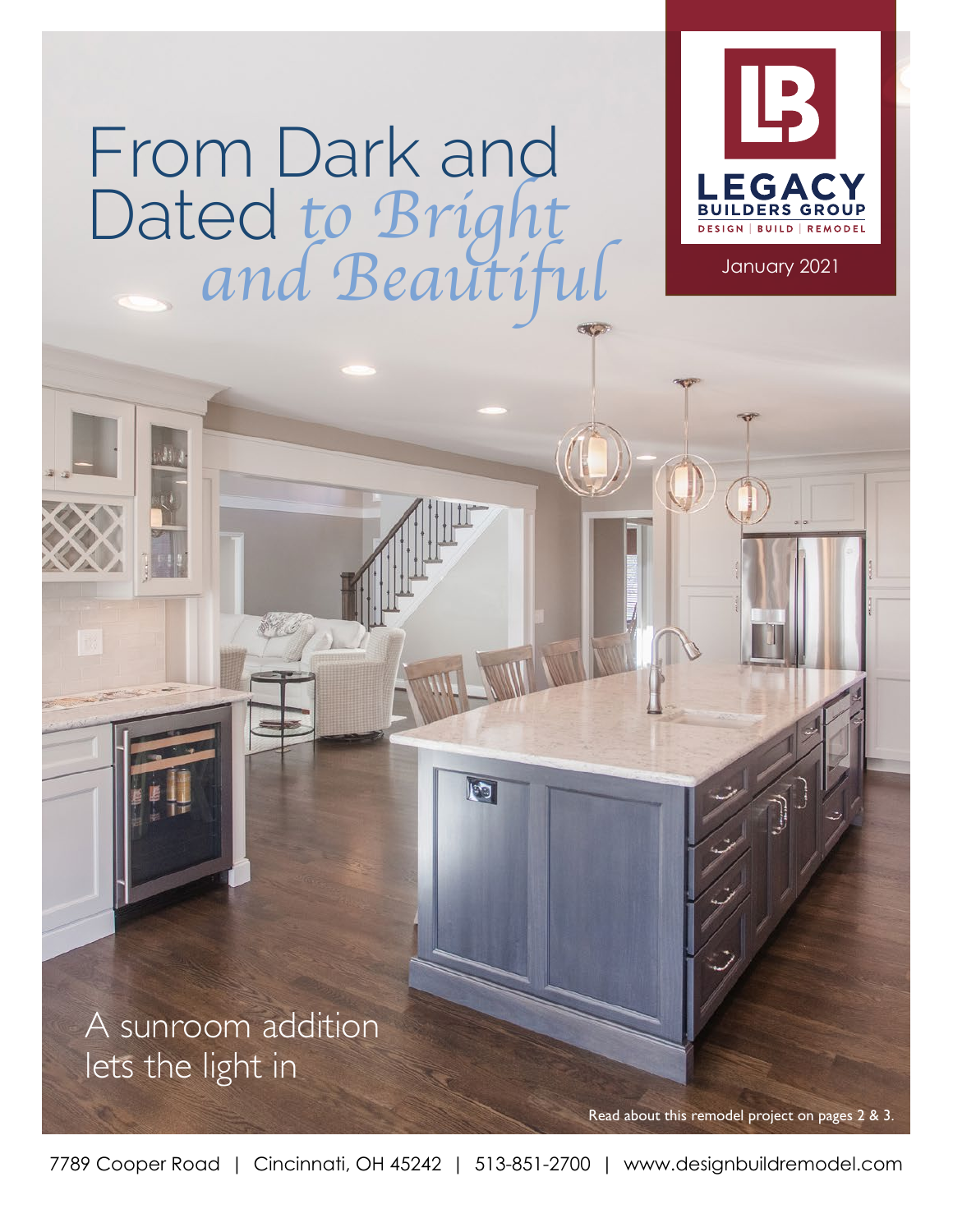### *to Bright and Beautiful* From Dark and Dated

 $\Box$ 

#### A sunroom addition lets the light in

Open, light, and bright kitchens and great rooms feel like a breath of fresh air. This recent remodel and addition created airy comfort in rooms that once felt dark and closed off, expanding and enhancing the family home just enough to make it the happiest place to be.

To achieve increased light and space on the first floor, we first added a sunroom addition off the back of the house. This bright room is the perfect place to curl up with a good book, watch a favorite show, or even do a bit of work — and its proximity to the kitchen and great room allows the homeowners to be part of the action even while escaping it.

The great room's star is the new two-sided fireplace, shared by the sunroom. Both sides of this fireplace feature a beautiful surround in ledgestone, as well as elegant architectural lines and elements. The updated look and feel were continued with the staircase, which was transformed from heavy wood to a delicate metal.

The kitchen's functionality increased substantially, with a beverage center, spacious island, new desk area, and a built-in pantry surrounding the refrigerator. Every part of this kitchen is maximized for storage, style, and simplicity.



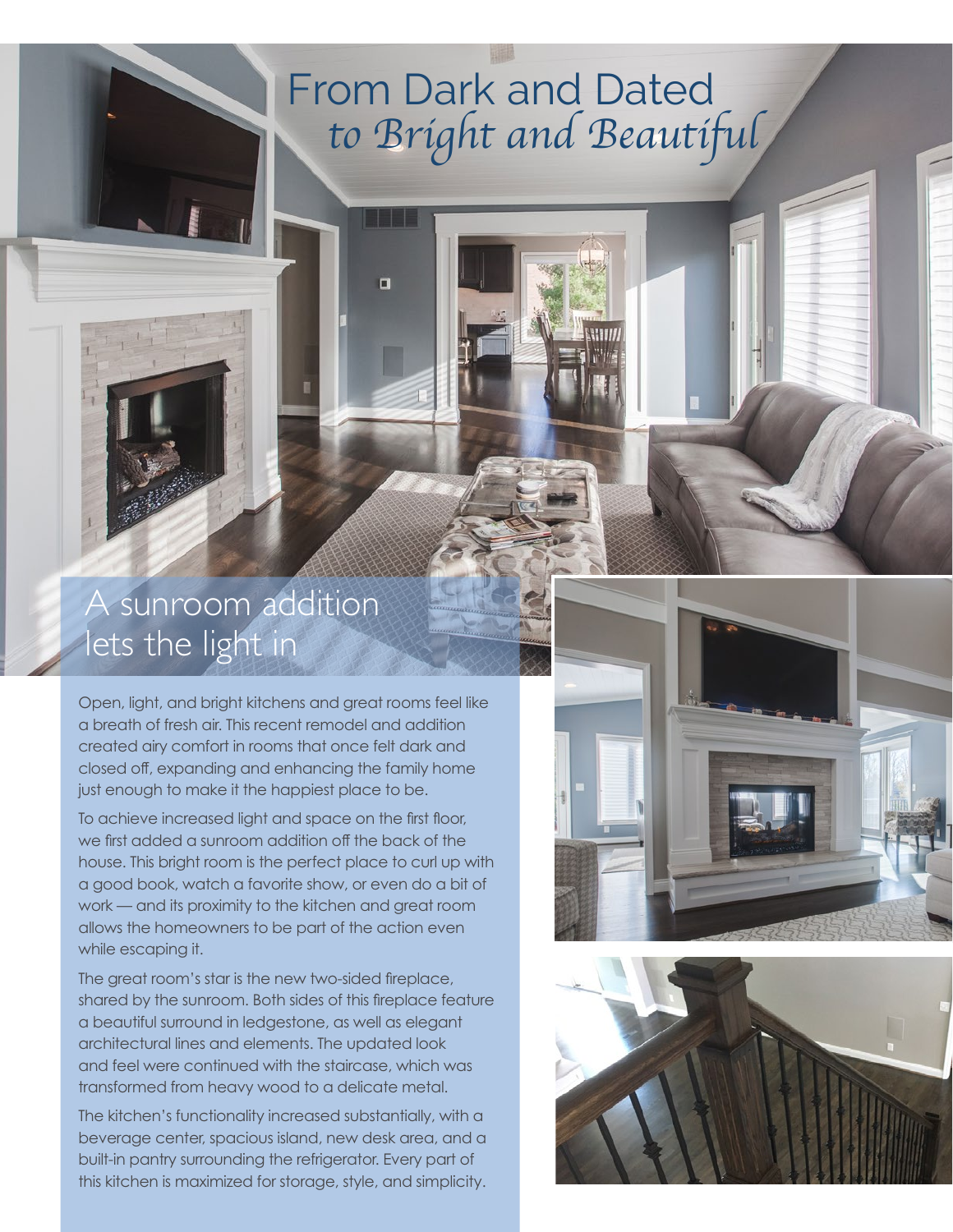

## It's All in the Details

Small touches make big impacts



Our featured home contains many stylish and functional elements, but it's the details that make all the difference.

For every multi-room remodel, our design strategy includes threading similar details in every room for a truly custom, cohesive feel. Here, we applied the same architectural elements from the fireplace surround into the rest of the house, especially in the sunroom addition. This makes the addition feel like a natural part of the entire home.

Other key design details in this home include the shiplap vaulted ceiling in the sunroom and matching the shoe molding to the floor, not the baseboards. Of course, the biggest impacts are also the ones designed to fit the homeowner perfectly — like the double convection ovens that make baking a breeze for these culinary artists!